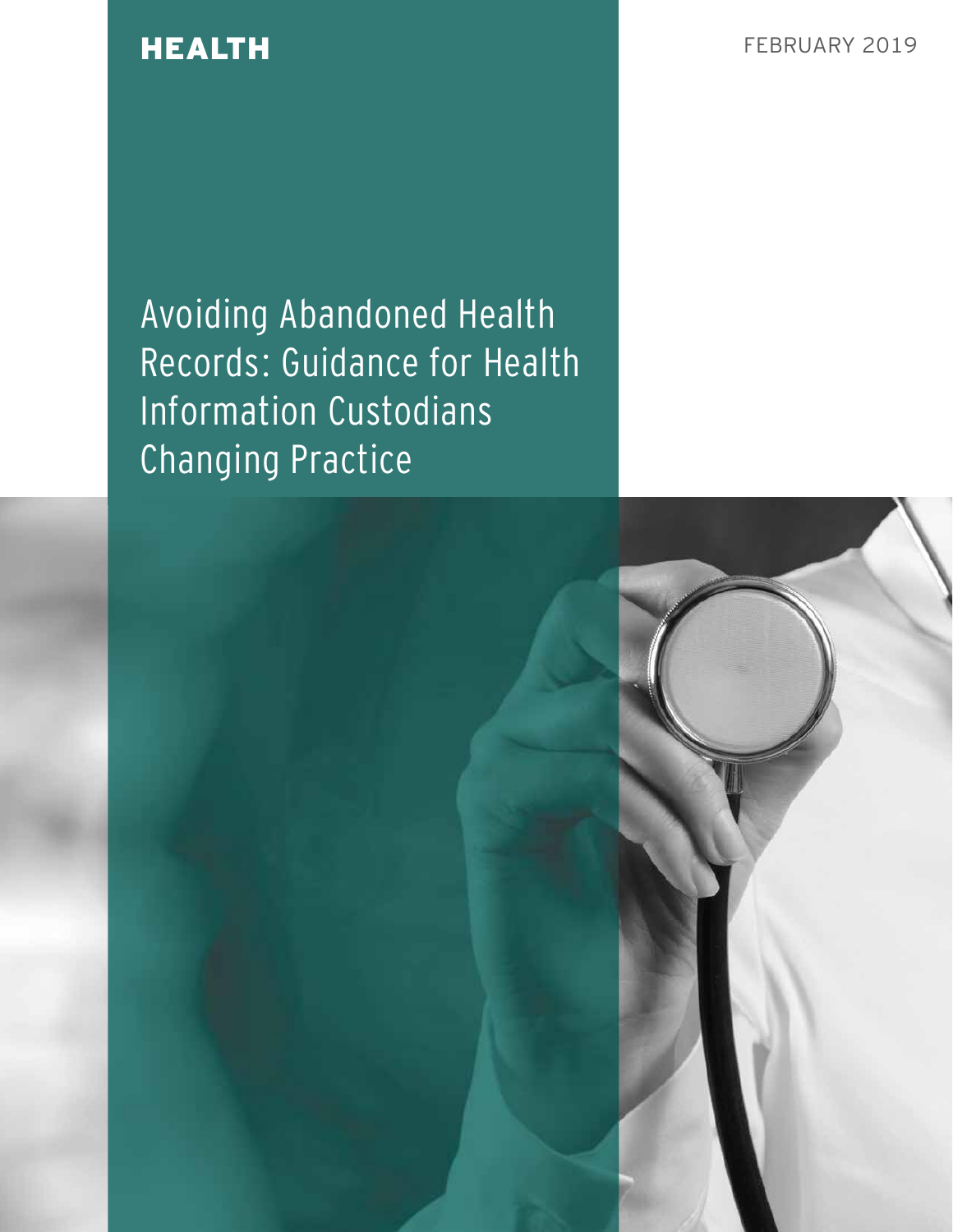# CONTENTS

| <b>WHO IS THE CUSTODIAN WHEN</b><br>THERE IS A CHANGE IN  |  |
|-----------------------------------------------------------|--|
| <b>WHAT OBLIGATIONS DO</b><br><b>CUSTODIANS HAVE WHEN</b> |  |
| <b>AVOIDING ABANDONED RECORDS  4</b>                      |  |
| <b>WHAT TO DO IF YOU DISCOVER</b><br>ABANDONED RECORDS5   |  |
|                                                           |  |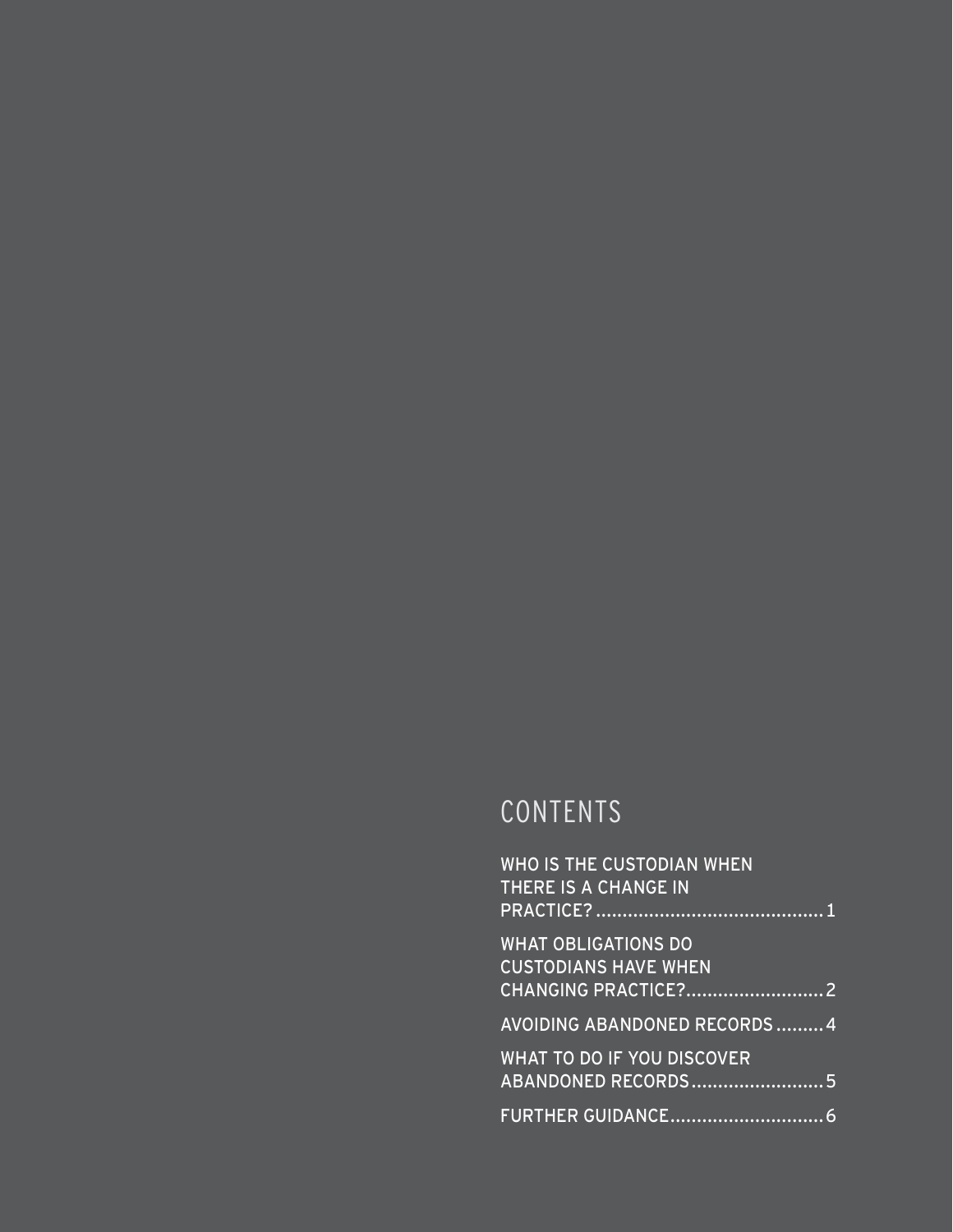<span id="page-2-0"></span>A health information custodian's (custodian) practice can change for a variety of reasons including retirement, relocation, leaving the profession, termination of employment, license suspension, bankruptcy, incapacity, and death. Changes often come at a time when they are not expected.

As a custodian under the *Personal Health Information Protection Act, 2004* (*PHIPA*), you have a legal duty to ensure that health records are not:

- stolen
- lost
- used or disclosed without authority
- copied, modified or disposed of without authority

You are responsible for safeguarding health records before, during, and after a change in practice. This duty does not end until the custody or control of the records passes to another legally authorized person.

If you abandon health records, you raise the risk of privacy breaches, individuals not being able to access and correct their health records, and health care providers not having access to information needed to provide health care.

Privacy breaches may have serious consequences for affected individuals, including identity theft, discrimination and stigmatization. They may also lose trust in the health system and avoid future testing and treatment.

Abandoning health records may also lead to investigations and orders issued by the Information and Privacy Commissioner (IPC) in addition to fines, lawsuits, prosecutions, or discipline by an employer or a regulatory body.

In addition to duties under *PHIPA*, health care practitioners may have other obligations to safeguard health records when there is a change in practice. These obligations may be set out in the law governing your profession or in codes of conduct, standards of practice, policies, and guidelines of the regulatory body governing your profession.

You must take your responsibility to protect health records seriously. Proactive planning for a change in practice will reduce the risk of abandoned health records and help you comply with the law.

# WHO IS THE CUSTODIAN WHEN THERE IS A CHANGE IN PRACTICE?

Under Ontario's health privacy law, you are responsible for health records until custody or control of the records passes to another legally authorized person. The new custodian must comply with all the duties and obligations of custodians set out in the law.

# IN THE CASE OF DEATH

In the case of your death, your estate trustee, or the person who administers your estate, becomes the custodian until custody or control of the health records is passed to another legally authorized person.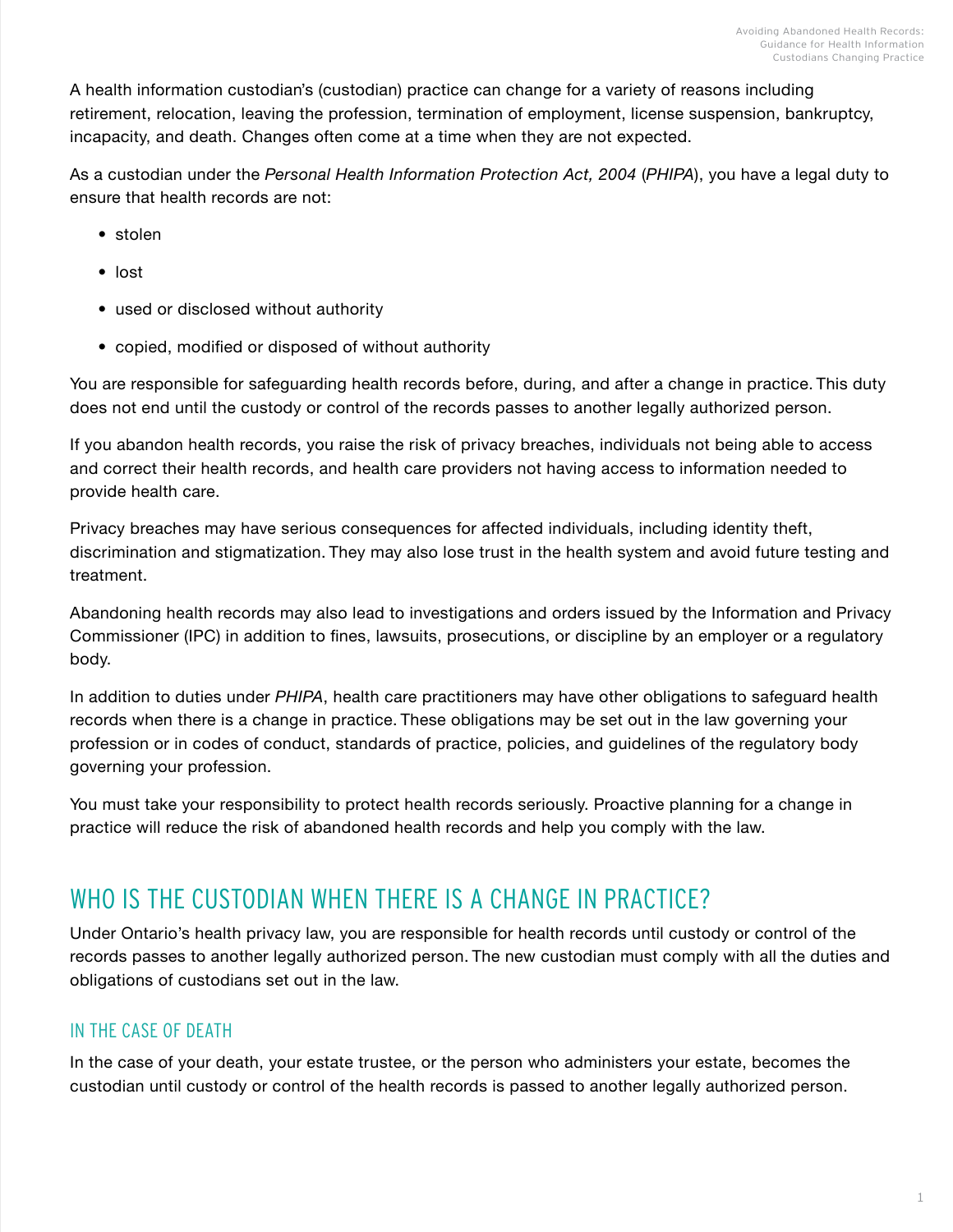# <span id="page-3-0"></span>IN THE CASE OF BANKRUPTCY

If you become bankrupt or insolvent and custody or control of the health records passes to another person, that person becomes the custodian.

### TRANSFERRING RECORDS TO A SUCCESSOR

If you transfer health records to a successor, the successor becomes the custodian. However, you may only transfer records to a successor who is already a custodian, or who will become a custodian after the transfer. For example, when a physician retires, the records may be transferred to another physician.

When you use the services of a record storage company, you are not transferring the health records. Since a record storage company is not a custodian, you continue to be responsible for health records retained by a record storage company on your behalf.

### TRANSFERRING TO AN ARCHIVE

You may transfer records to the Archives of Ontario or to a person prescribed under *PHIPA* who is responsible for the collection and preservation of records of historical or archival importance.

## WHO IS THE CUSTODIAN IN A GROUP PRACTICE?

Group practices should have formal group practice agreements in place that identify the custodian and obligations of each person when there is a change in practice.

# WHAT OBLIGATIONS DO CUSTODIANS HAVE WHEN CHANGING PRACTICE?

When changing practice, you must have appropriate safeguards in place for health records at all times and ensure that you retain, transfer and dispose of health records securely. You must also notify individuals that you are transferring their health records to a successor.

You are also required to take steps that are reasonable in the circumstances to protect health information from privacy breaches. Note that the steps that are reasonable for a large hospital, with many agents sharing multiple health record systems, may differ from what is reasonable for a small community practice with one or two health care practitioners using one electronic medical record system.

## DUTY TO RETAIN HEALTH RECORDS SECURELY

You must retain health records securely. For example, health records should be stored in a locked room that is not accessible to the public. You should also refer to any laws governing your profession and relevant codes of conduct, standards of practice, policies, or guidelines of the regulatory body that address secure retention.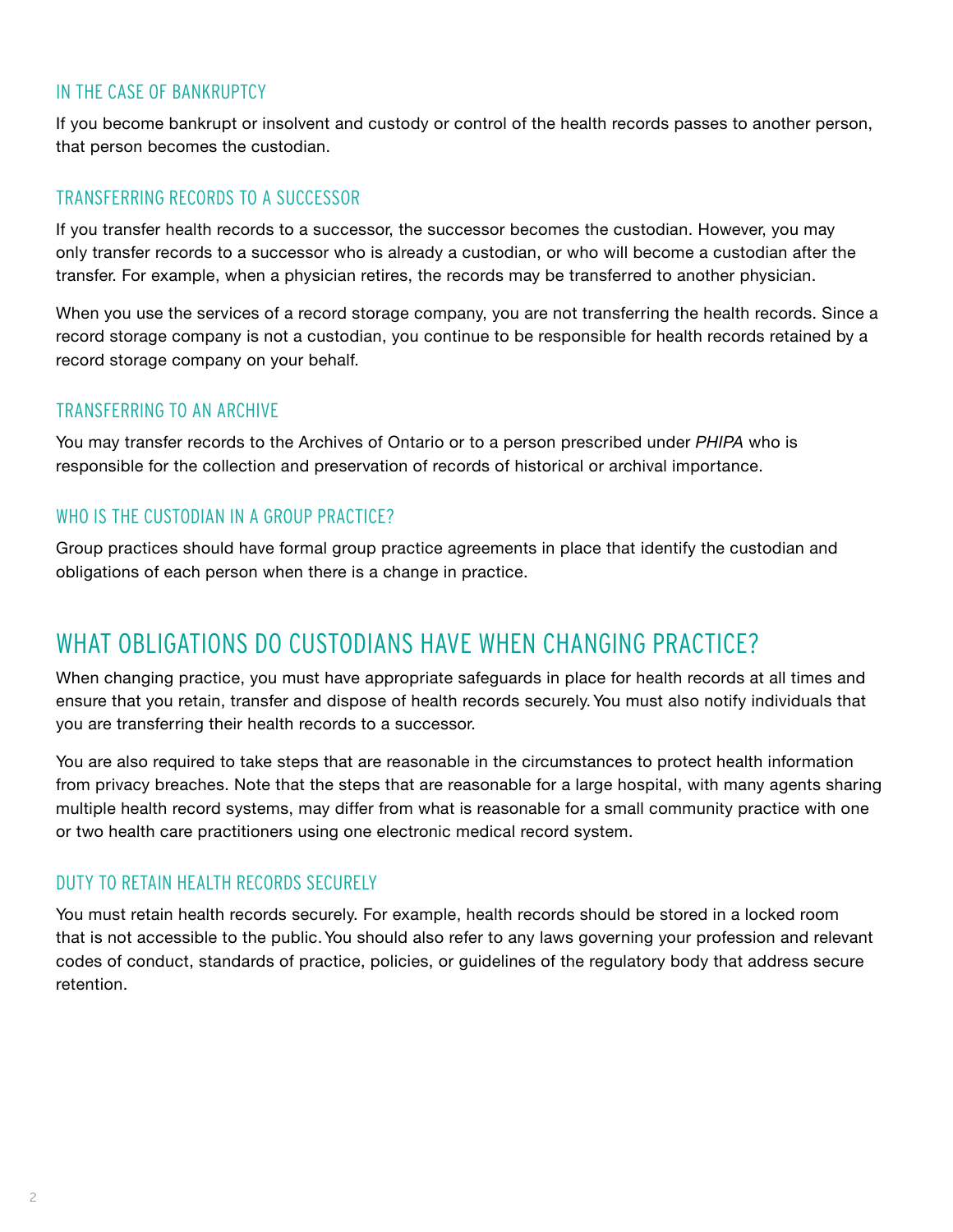#### **Using Record Storage Companies**

You may use the services of an agent, such as a record storage company, to retain records securely on your behalf. To meet your legal obligations, enter into a written agreement requiring the record storage company to:

- abide by your information practices
- only collect, use, disclose, retain and dispose of the records on your behalf as you permit
- abide by any conditions or restrictions you impose for the collection, use, disclosure, retention, or disposal of the health records
- only charge fees for access to and disclosure of the health records according to the rules under *PHIPA*
- notify you, at the first reasonable opportunity, if health records are stolen, lost, or used or disclosed without authority

The written agreement should also set out:

- the purposes for which the record storage company may collect, use, disclose, retain and dispose of the records
- the reasonable safeguards required to protect the health records against theft, loss and unauthorized use or disclosure and against unauthorized copying, modification or disposal
- how the health records are to be retained, transferred and disposed of in a secure manner
- how individuals can exercise their rights of access to and correction of their health records according to the rules under *PHIPA*

## DUTY TO TRANSFER RECORDS IN A SECURE MANNER

You must transfer health records securely. For example, when transferring health records to a successor electronically, ensure the health records are properly encrypted.

## DUTY TO NOTIFY OF A TRANSFER

You must tell individuals when you transfer records to a successor. They must be notified before the transfer or, if that is not reasonably possible, as soon as possible after the transfer.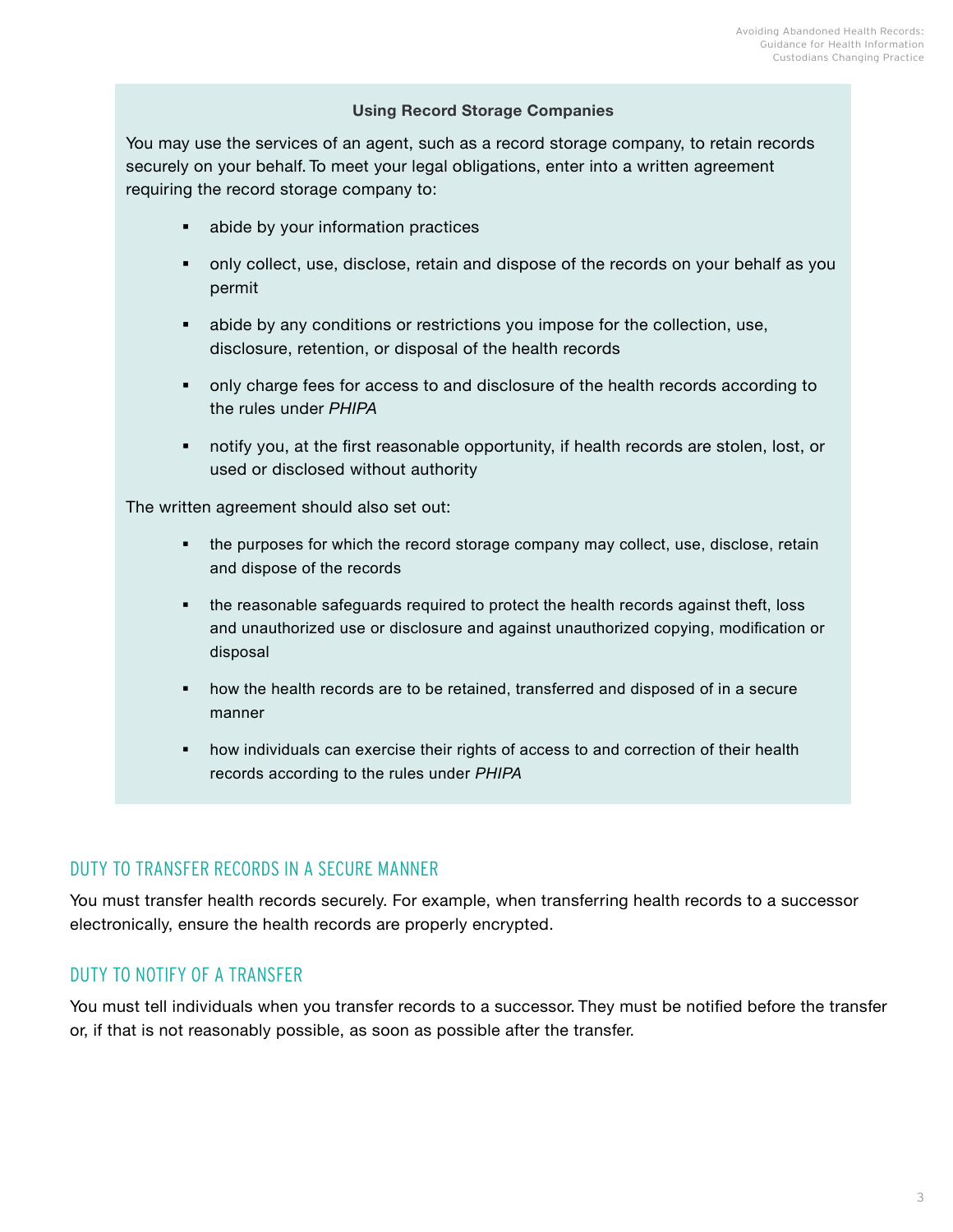#### **Providing Notice to Individuals of a Change in Practice**

<span id="page-5-0"></span>When notifying individuals, you should provide the notification yourself and avoid the notification coming from an unknown agent, such as a record storage company.

You should give notice directly to individuals. For example, you can provide notice in person at a scheduled appointment, by letter, or by a phone call.

When direct notification is impractical or where contact information is inadequate or out of date, you can use indirect notification. This might include a notice posted in your office or on your website, a recorded message on your answering machine, or a notice in newspaper advertisements. To enhance notification, consider using both indirect and direct ways to tell individuals about the change in practice.

The notice should provide the following (at a minimum):

- **a** description of the change in practice
- contact information for you or your agent
- contact information for the person who has or will have the records as a result of a transfer, if applicable
- the length of time that you will retain the health records
- how individuals may request access to or correction of their health records
- how individuals may request a transfer of their health records to another custodian

### DUTY TO DISPOSE OF RECORDS IN A SECURE MANNER

You must securely dispose of health records. For example, you should shred, rather than recycle, health records. When disposing of health records, ensure that it is not reasonably possible to reconstruct them. You also must adhere to any applicable retention periods before secure disposal.

# AVOIDING ABANDONED RECORDS

You should think proactively about how you will continue to meet your obligations under Ontario's health privacy law when there is a change in your practice. Having a succession plan in place will help you to prepare for an unforeseen change in your practice and reduce the risk of abandoned health records. This succession plan and any supporting policies and procedures should be reviewed and updated on a regular basis and whenever your practice changes.

#### SUCCESSION PLANS

A succession plan should identify:

• the custodian of the health records after the change in practice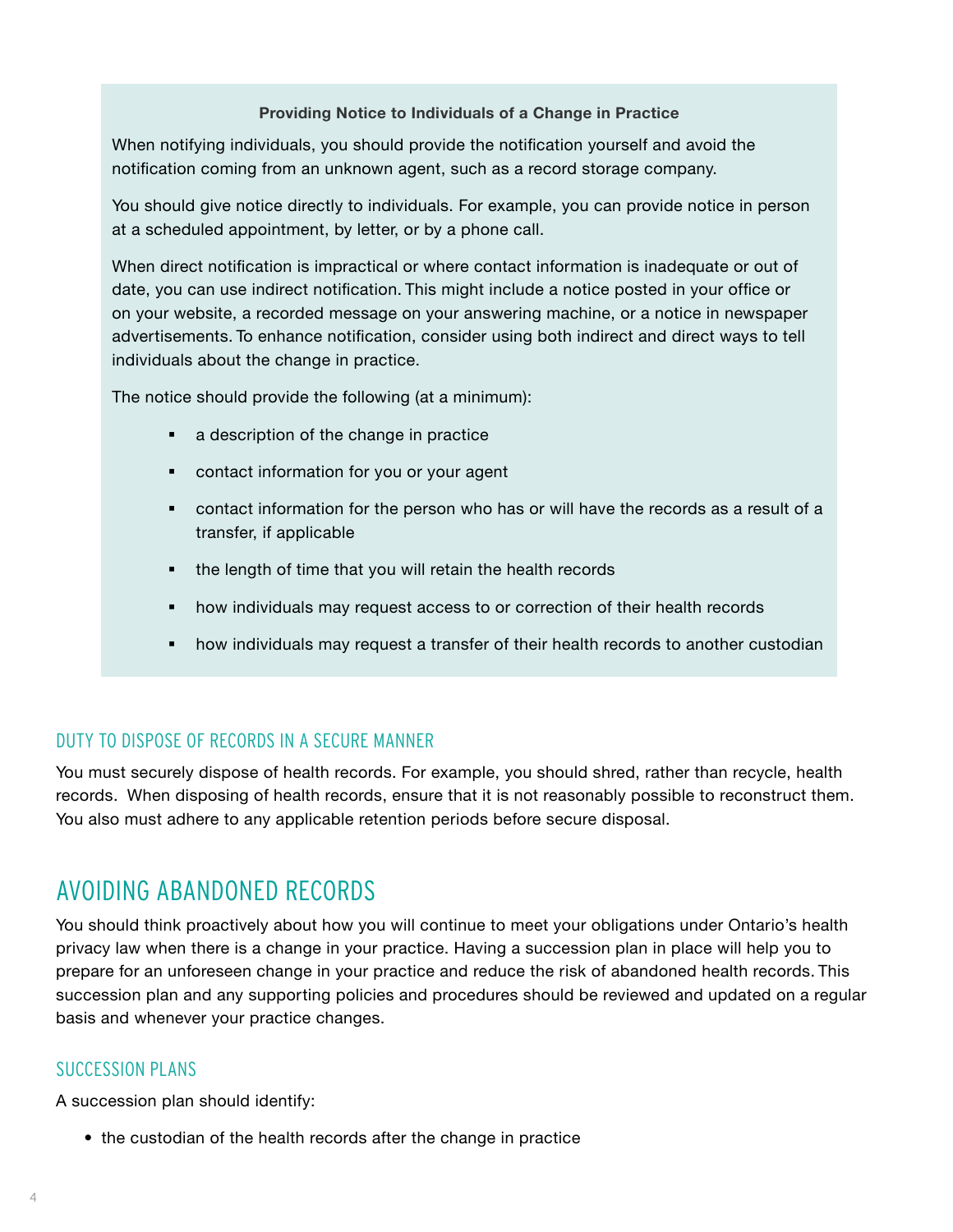- <span id="page-6-0"></span>• the roles and responsibilities of the estate trustee and any agents (such as a record storage company) that will assist with the secure retention, transfer or disposal of health records
- who will be responsible for:
	- o protecting the records against theft, loss, and unauthorized use or disclosure, and against unauthorized copying, modification or disposal
	- o ensuring health records are securely retained, transferred or disposed of
	- $\circ$  ensuring individuals can request access to and correction of their health records
	- $\circ$  making agreements with agents setting out their duties in respect of the health records
	- $\circ$  ensuring individuals are appropriately notified before the transfer, or if that is not reasonably possible, as soon as possible after the transfer

# WHAT TO DO IF YOU DISCOVER ABANDONED RECORDS

If you discover abandoned health records, make efforts to secure them and prevent further unauthorized disclosure.

If you can identify the custodian from the records, contact them and arrange to securely return the records to them.

If you cannot identify the custodian, but you are able to determine that they are a regulated health care practitioner, report the abandoned records to the regulatory body governing the health care practitioner.

You may also contact the IPC to report abandoned records at:

### **Information and Privacy Commissioner of Ontario**

2 Bloor Street East, Suite 1400 Toronto, ON M4W 1A8

Toronto Area: 416-326-3333 Long distance: 1-800-387-0073 TDD/TTY: 416-325-7539

**[info@ipc.on.ca](mailto:info@ipc.on.ca)**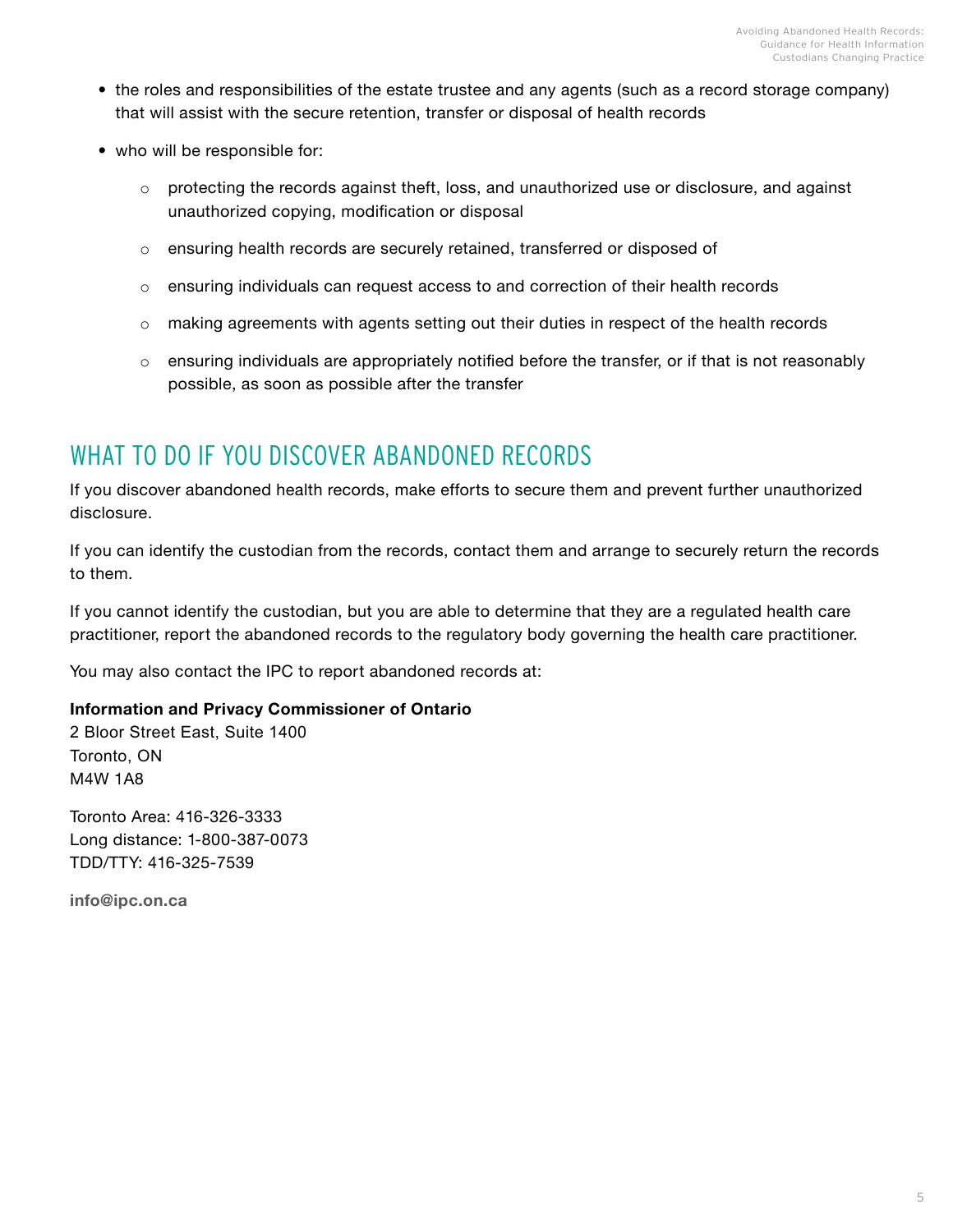# <span id="page-7-0"></span>FURTHER GUIDANCE

The IPC has issued the following guidance, orders and decisions related to abandoned health records, including:

- **[Fact Sheet #18—The Secure Transfer of Personal Health Information](https://www.ipc.on.ca/wp-content/uploads/Resources/fact-18-e.pdf)**
- **[Responding to a Health Privacy Breach: Guidelines for the Health Sector](https://www.ipc.on.ca/wp-content/uploads/2018/10/health-privacy-breach-guidelines.pdf)**
- **[Disposing of Your Electronic Media](https://www.ipc.on.ca/wp-content/uploads/2018/03/fs-tech-disposing-of-your-electronic-media-003.pdf)**
- **[HO-003](https://decisions.ipc.on.ca/ipc-cipvp/phipa/en/135091/1/document.do)**: Order related to records that were abandoned by a medical and rehabilitation clinic
- **[PHIPA Decision 23](https://decisions.ipc.on.ca/ipc-cipvp/phipa/en/134900/1/document.do)**: Interim order directing landlord to secure abandoned records pending IPC review
- **[PHIPA Decision 28](https://decisions.ipc.on.ca/ipc-cipvp/phipa/en/144773/1/document.do)**: Conclusion of review into records abandoned in the wake of the bankruptcy of three corporations that operated four clinics providing health services in the Greater Toronto Area
- **[PHIPA Decision 29](https://decisions.ipc.on.ca/ipc-cipvp/phipa/en/168861/1/document.do)**: Estate trustee of a deceased physician was found to be the health information custodian and a record storage company was found to be an agent of that custodian